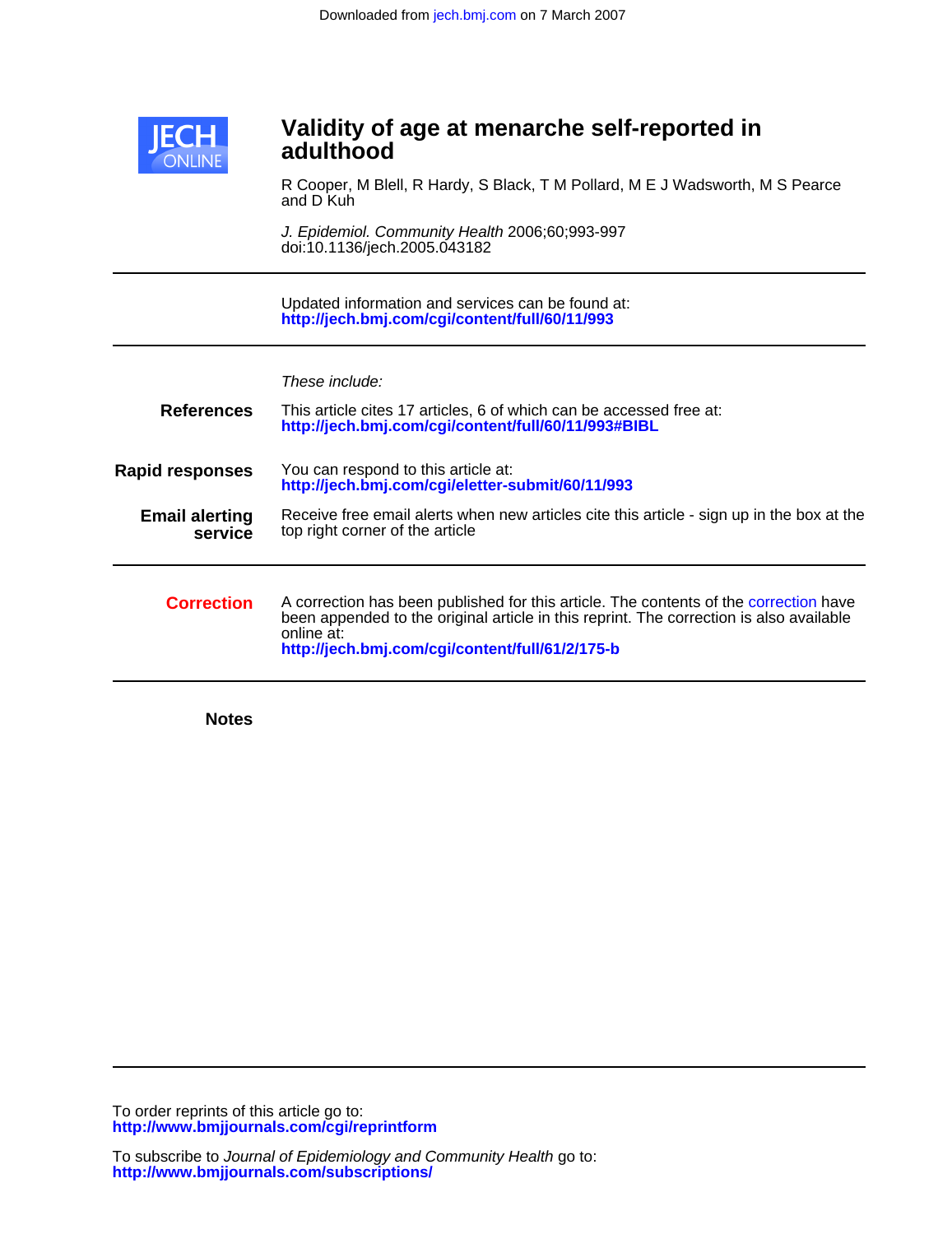# THEORY AND METHODS

# Validity of age at menarche self-reported in adulthood

R Cooper, M Blell, R Hardy, S Black, T M Pollard, M E J Wadsworth, M S Pearce, D Kuh

............................................................... ............................................................... .

J Epidemiol Community Health 2006;60:993–997. doi: 10.1136/jech.2005.043182

Objective: To test the validity of age at menarche self-reported in adulthood and examine whether socioeconomic position, education, experience of gynaecological events and psychological symptoms influence the accuracy of recall.

Design: Prospective birth cohort study.

Setting: England, Scotland and Wales.

Participants: 1050 women from the Medical Research Council National Survey of Health and Development, with two measures of age at menarche, one recorded in adolescence and the other selfreported at age 48 years.

Results: By calculating the limits of agreement, k statistic and Pearson's correlation coefficients (r), we found that the validity of age at menarche self-reported in middle age compared with that recorded in adolescence was moderate  $(k = 0.35, r = 0.66, n = 1050)$ . Validity was improved by categorising age at menarche into three groups: early, normal and late ( $k = 0.43$ ). Agreement was influenced by educational level and having had a stillbirth or miscarriage.

Conclusions: The level of validity shown in this study throws some doubt on whether it is justifiable to use age at menarche self-reported in middle age. It is likely to introduce error and bias, and researchers should be aware of these limitations and use such measures with caution.

Menarche heralds the beginning of a females's repro-<br>
of regular exposure to endogenous oestrogen and<br>
other hormones, Age at menarche is predicted by expect ductive life and its timing is an indicator of the start other hormones. Age at menarche is predicted by several factors, including childhood growth and weight, $12$  and has been found to be associated with a range of diseases in adulthood, including breast cancer,<sup>3</sup> endometrial cancer,<sup>4</sup> depression<sup>5</sup> and rheumatoid arthritis.<sup>6</sup> It is therefore a clinically relevant and widely used measure in epidemiological and anthropological studies, considered as an outcome, predictor, confounder, effect modifier or mediator.

The growth of interest in a life-course approach to adult health<sup>7</sup> means that studies which were not initiated until study participants were already adults, or were historical cohorts that have been revitalised after a period without data collection, often rely on participants recall of a range of earlier life factors. These retrospective measures need to be validated, as they may be more prone to measurement errors and bias than measures collected prospectively.

Previous studies that have assessed the validity of age at menarche recalled in adulthood have had small sample sizes (current studies include between 43<sup>8</sup> and 368<sup>9</sup> women), may not be generalisable as they use either unrepresentative study populations<sup>10</sup> or have a follow-up of  $\langle 34\%^{11}$  and have not investigated the characteristics that might account for variation in accuracy of recall.

The Medical Research Council National Survey of Health and Development (MRC NSHD) has information on age at menarche from two data collection points, one in adolescence and the other in middle age; hence, it presents an opportunity to examine the validity of age at menarche self-reported in middle age and to investigate whether a range of factors may influence this.

#### METHODS

The MRC NSHD is a socially stratified cohort of 2547 women and 2815 men who have been followed up regularly since their birth in March 1946.<sup>12</sup>

During medical examinations carried out when the members of the cohort were aged 14–15 years, school doctors established whether the female members had started their periods and if so, the month and year of onset. If they had not reached menarche by the time of interview, this was recorded. In 1994, all female members, then aged 48 years were asked in a postal questionnaire for their age at menarche in years (''How old were you when you had your first menstrual period?'').

By 1994, 154 (6.0%) of the original female cohort members had died, 232 (9.1%) were abroad and not contacted, 296 (11.6%) had previously refused to participate in the study and 87 (3.4%) were untraced. Of the remaining 1778 women, 946 had both measures of age at menarche recorded, and 104 had reported an age at menarche at age 48 years and were known not to have reached menarche by age 14–15 years. The data on these 1050 women (41.2% of the original cohort and 57.8% of the cohort who were examined at age 14–15 years) were used to assess the validity of the measure of age at menarche self-reported in middle age. All analyses used age at menarche in completed years since a more accurate timing was not available for self-reports in middle age.

Factors that could influence the validity of recalled age at menarche were examined. These included social class in childhood and in adulthood, and educational attainment, all collected prospectively. Father's occupational social class at participant's age 11 years (or at age 15 or 4 years if missing at age 11 years  $(n = 68)$  and own occupational social class at age 53 years (or at age 43, 36, 26 or 20 years if missing at 53 years  $(n = 174)$ ) were both classified according to the Registrar General's classification and grouped into three categories: I or II (professional or managerial/technical); III (non-manual) or III (manual, skilled); IV or V (partly skilled or unskilled). Educational level achieved by age 26 years was grouped into five categories: degree or higher; advanced secondary qualifications (A levels or equivalent, generally 

Abbreviation: MRC NSHD, Medical Research Council National Survey of Health and Development

See end of article for

authors' affiliations .......................

Correspondence to: R Cooper, Department of Epidemiology and Public Health, University College London, 1-19 Torrington Place, London WC1E 6BT, UK; rachel.cooper@ucl.ac.uk

Accepted 24 February 2006 .......................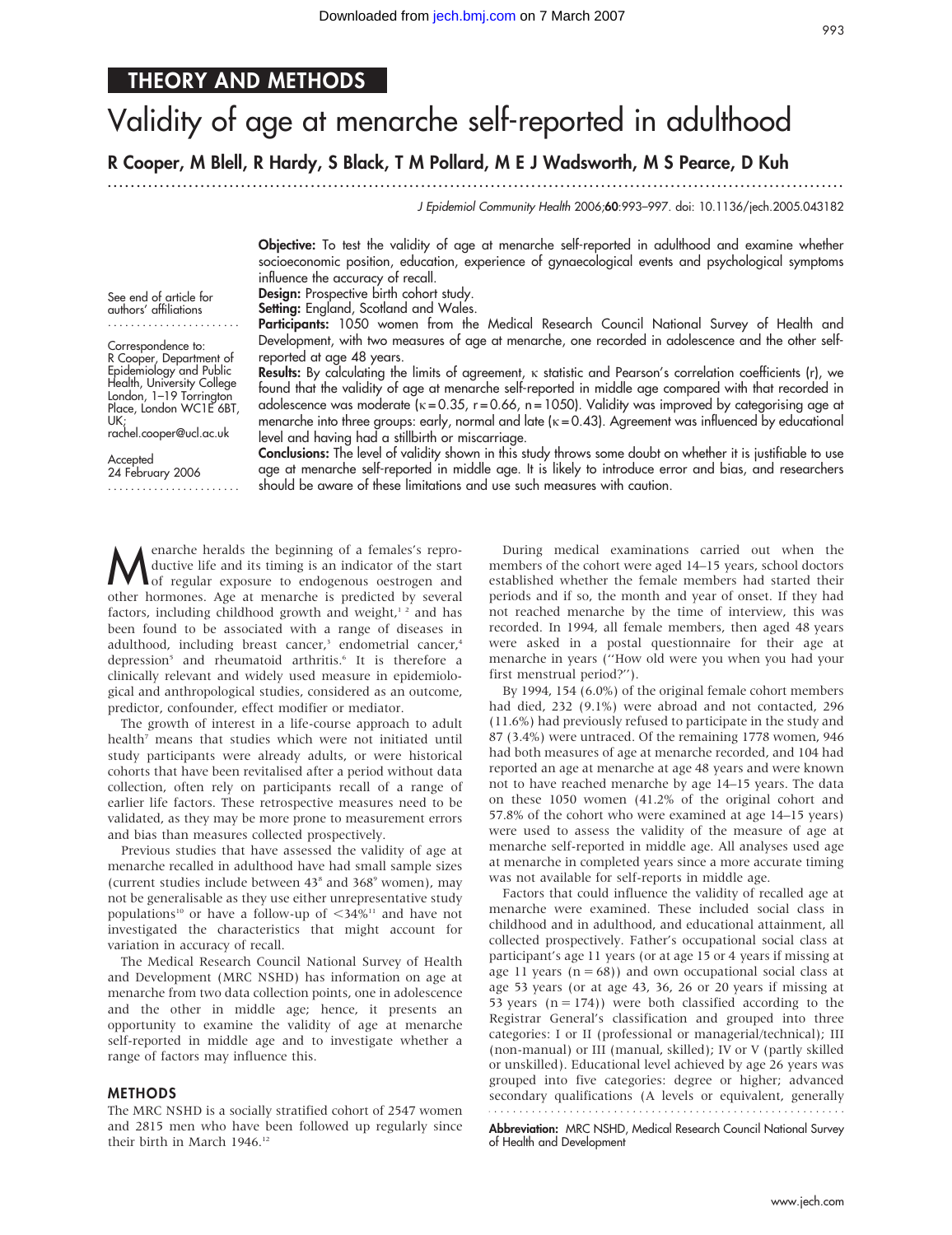| Age at<br>menarche                      | Age at menarche (years), recorded at age 14-15 years |              |               |               |                 |               |                    |                |  |  |
|-----------------------------------------|------------------------------------------------------|--------------|---------------|---------------|-----------------|---------------|--------------------|----------------|--|--|
| (years),<br>recorded at<br>age 48 years | -9                                                   | 10           | 11            | 12            | 13              | 14            | Not yet<br>reached | Total          |  |  |
| 9                                       | $1(14.3)$ *                                          | 0(0)         | 4(2.8)        | 0(0)          | 0(0)            | (0)           | 0(0)               | 5              |  |  |
| 10                                      | 2(28.6)                                              | $10(43.5)^*$ | 16(11.4)      | 14(4.7)       | 9(2.5)          | 1(0.8)        | 0(0)               | 52             |  |  |
| 11                                      | 2(28.6)                                              | 7(30.4)      | 80 $(56.7)^*$ | 85 (28.2)     | 36(10.1)        | 1(0.8)        | 0(0)               | 211            |  |  |
| 12                                      | 2(28.6)                                              | 3(13.0)      | 27 (19.2)     | $113(37.5)^*$ | 67 (18.9)       | 3(2.5)        | 1(1.0)             | 216            |  |  |
| 13                                      | 0(0)                                                 | 1(4.3)       | 12(8.5)       | 60 (19.9)     | $146(41.1)^{*}$ | 31(26.1)      | 9(8.7)             | 259            |  |  |
| 14                                      | 0(0)                                                 | 0(0)         | 2(1.4)        | 21(7.0)       | 79 (22.3)       | 62 $(52.1)$ * | 26(25.0)           | 190            |  |  |
| 15                                      | 0(0)                                                 | 1(4.3)       | 0(0)          | 7(2.3)        | 14(3.9)         | 20(16.8)      | 39(37.5)           | 81             |  |  |
| 16                                      | 0(0)                                                 | 1(4.3)       | 0(0)          | 1(0.3)        | 4(1.1)          | 1(0.8)        | 20(19.2)           | 27             |  |  |
| 17                                      | 0(0)                                                 | 0(0)         | 0(0)          | 0(0)          | 0(0)            | 0(0)          | 6(5.8)             | 6              |  |  |
| 18                                      | 0(0)                                                 | 0(0)         | 0(0)          | 0(0)          | 0(0)            | 0(0)          | 1(1.0)             |                |  |  |
| 19                                      | 0(0)                                                 | 0(0)         | 0(0)          | 0(0)          | 0(0)            | 0(0)          | 2(1.9)             | $\overline{2}$ |  |  |
| Total                                   | 7(100)                                               | 23 (100)     | 141 (100)     | 301 (100)     | 355 (100)       | 119 (100)     | 104 (100)          | 1050           |  |  |

taken at age 18 years); ordinary secondary qualifications (O levels or equivalent, generally taken at age 16 years); below secondary qualifications; and no qualifications. To assess the effect of having experienced a gynaecological ''event'', hysterectomy and oophorectomy status and experience of a stillbirth or miscarriage were used. Hysterectomy and oophorectomy status were ascertained from information provided by women at data collections across middle age. As age at menarche was recalled at age 48 years, three categories of hysterectomy and oophorectomy status were created: no hysterectomy or oophorectomy; hysterectomy and/or oophorectomy before age 48 years; and hysterectomy and/or oophorectomy at or after age 48 years. During a home visit at age 43 years, women were asked whether they had ever experienced a stillbirth or miscarriage and this was coded as a binary variable. Finally, to assess the effect of psychological distress on agreement, a 12-point scale<sup>13</sup> was used, based on four psychological symptoms (anxiety/ depression, irritability, tearfulness and panic) reported by women for the previous 12 months in the postal questionnaire at age 48 years. The choice of symptoms was based on a factor analysis of 20 common health symptoms, and the score reflected how bothersome each was in everyday life: had not had symptoms (score 0), had symptoms but not bothered (score 1), bothered a little (score 2) and bothered a lot (score  $3)$ .<sup>13</sup>

By using data on the 946 women who had reached menarche by the time of their interview in adolescence, 95% limits of agreement $14$  and Pearson's correlation coefficient were calculated. The difference between the two measures of age at menarche was calculated and these differences were plotted against the mean of the two measures to check that there was no relationship between them. After also checking that the differences were normally distributed, the mean and standard deviation (SD) were used to calculate the 95% limits of agreement—that is, mean difference (1.96 SD). In further analyses, including the 104 women who had not reached menarche by the time of their interview in adolescence  $(n = 1050)$ , age at menarche was considered in individual years up to and including age 13 years, with menarche reported at age 14 years or above grouped. These two measures of age at menarche were cross-tabulated, a k statistic was used to assess the level of agreement and Pearson's correlation coefficient was calculated. To examine whether categorising age at menarche improves validity, age at menarche was categorised into three groups: early menarche  $(\leq 11 \text{ years})$ , normal menarche (12–13 years)

and late menarche  $(\geq 14 \text{ years})$ . The two categorical measures of age at menarche were cross-tabulated and agreement was assessed using k. Logistic regression was used to examine whether there was an association between agreement (yes or no) between the two categorical measures of age at menarche and childhood and adult social class, education, gynaecological events and psychological symptoms. All data were analysed using Stata V.8.2.

Relevant ethics committee approval was obtained for this study.

## RESULTS

Of the 946 women with a valid age at menarche at both measurement points, 412 (43.6%) had recalled exactly the same age at menarche (in years) at age 48 years as had been recorded during the medical examination at age 14–15 years (table 1). Overall, 195 (20.6%) women had recalled their age at menarche in middle age only 1 year higher than that recorded in adolescence, and a further 199 (21.0%) women had recalled their age at menarche 1 year younger, suggesting that there was no systematic under-reporting or overreporting of age at menarche in middle age. The 95% limits of agreement were  $-2.19$  to 2.15 years, indicating that 95% of women reported an age at menarche in middle age which differed by no more than 2.2 years in either direction from that recorded in adolescence. Pearson's correlation coefficient (r) was 0.59 between the age at menarche reported in adolescence and that reported in middle age. In analyses including all 1050 women with ages at menarche at or above 14 years grouped together, 527 (50.2%) women had recalled the same age at menarche in completed years at age 48 years as had been recorded during the interview at age 14– 15 years;  $\kappa = 0.35$  (p<0.001), which indicates fair agreement between the two measures.<sup>15</sup> Pearson's correlation coefficient was 0.66.

When age at menarche was grouped into three categories  $(< 11, 12-13, \ge 14$  years), 685 (65.2%) women were assigned to the same category by both measures (table 2);  $\kappa = 0.43$  $(p<0.001)$ , which indicates moderate agreement.<sup>15</sup>

We found no association between childhood social class and agreement between the two categorical measures of age at menarche (table 3). In unadjusted analyses, there was greater agreement among the more educated women and women in the most advantaged social classes ( $p = 0.03$  in both cases) compared with less educated women and women in the least advantaged social classes. The effect of adult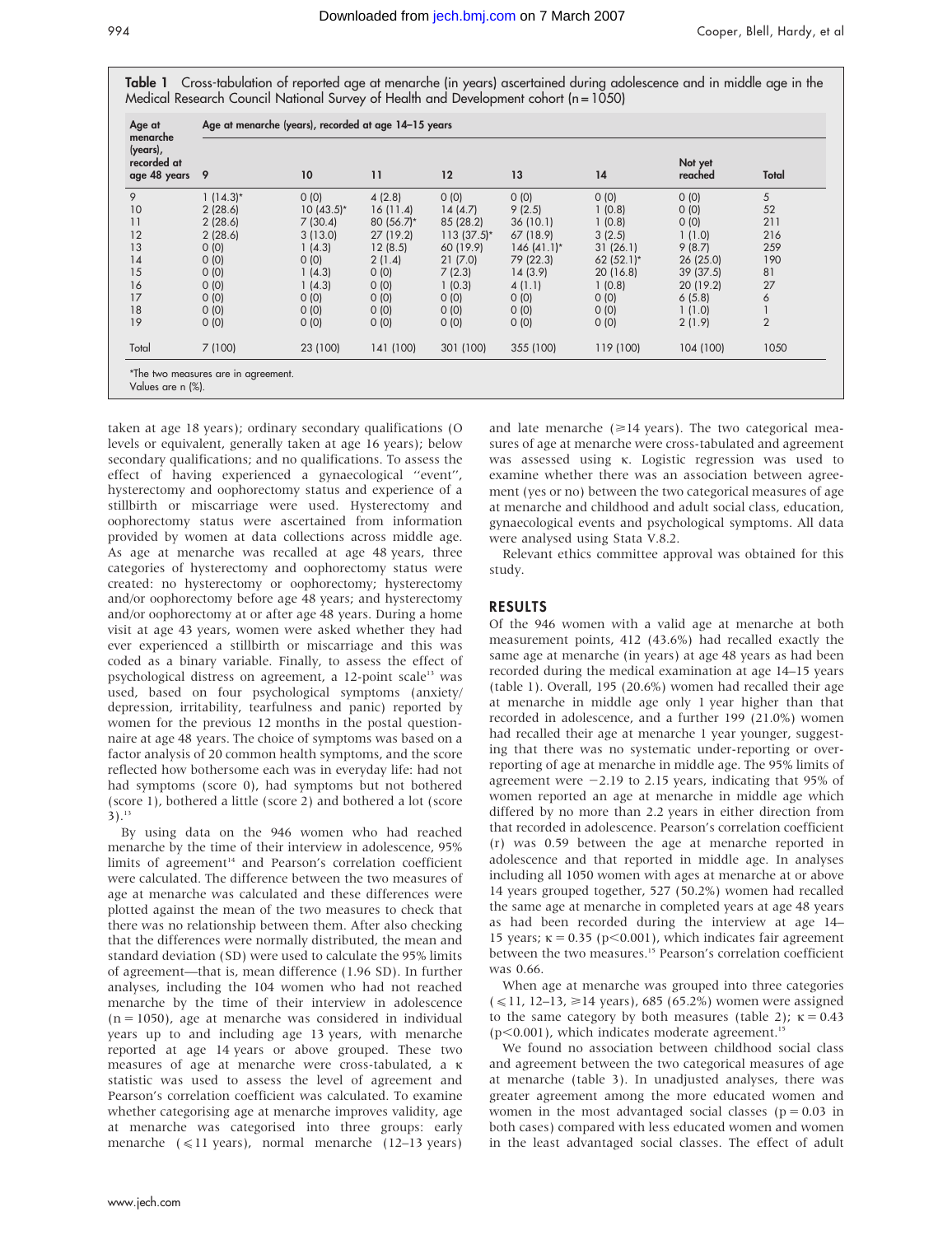| <b>Table 2</b> Cross-tabulation of categories of age at menarche derived from ages of |  |  |  |
|---------------------------------------------------------------------------------------|--|--|--|
| menarche ascertained during adolescence and in middle age in the Medical Research     |  |  |  |
| Council National Survey of Health and Development cohort (n=1050)                     |  |  |  |

| Age at menarche (years),                                 | Age at menarche (years), recorded at age 14-15 years |                                         |                                    |                   |  |  |  |
|----------------------------------------------------------|------------------------------------------------------|-----------------------------------------|------------------------------------|-------------------|--|--|--|
| recorded at age 48 years                                 | $\leq 11$                                            | $12 - 13$                               | $\geq 14$                          | Total             |  |  |  |
| $\leq 11$<br>$12 - 13$<br>$\geq 14$                      | 122 (71.3)*<br>45 (26.3)<br>4(2.3)                   | 144 (22.0)<br>386 (58.8)*<br>126 (19.2) | 2(0.9)<br>44 (19.7)<br>177 (79.4)* | 268<br>475<br>307 |  |  |  |
| Total                                                    | 171 (100)                                            | 656 (100)                               | 223 (100)                          | 1050              |  |  |  |
| *The two measures are in agreement.<br>Values are n (%). |                                                      |                                         |                                    |                   |  |  |  |

social class was attenuated after adjustment for education and childhood social class, whereas the effect of education remained on the borderline of conventional significance after mutual adjustment. The results given in table 3 include only those women with complete data on all three social and educational measures  $(n = 999)$ ; however, we found no difference in the findings from unadjusted analyses including the total available sample (results not shown).

We found no association between the psychological symptom score and agreement between the two categorical measures of age at menarche (results not shown), but found greater agreement among the women who had experienced a stillbirth or miscarriage than among those who had not (table 4). However, a similar association was not seen by hysterectomy and oophorectomy status. Adjusting for education did not change these findings.

The 1050 women included in the analyses were significantly more likely to have a higher adult social class and more formal educational qualifications than the 1497 women who were not included owing to death, refusal to participate, being abroad or lost to follow-up, or failing to answer both relevant questions ( $p = 0.001$  and  $p \le 0.001$ , respectively).

#### **DISCUSSION**

The results of this comparison suggest that there is at best only a moderate agreement between the two measures of age at menarche, one collected in adolescence and the other in middle age. When all the available data were included  $(n = 1050)$  and age at menarche of  $\geq 14$  years was necessarily grouped, which we would expect to overestimate the true level of validity, the level of agreement ( $\kappa = 0.35$ ) and the correlation ( $r = 0.66$ ) between the two measures were only moderate. Our results therefore suggest that age at menarche self-reported in middle age is not very accurate. However, categorising age at menarche into three groups (early, normal and late) improved agreement  $(\kappa = 0.43)$ . Agreement between the two measures of age at menarche was influenced by educational level and having experienced a stillbirth or miscarriage. Women who had a stillbirth or miscarriage might have had more reason to acquire accurate information as part of providing or understanding their gynaecological history.

Several studies have examined the validity of age at menarche reported retrospectively.<sup>8-11 16-19</sup> The five studies with a length of recall similar to that considered in this study, $8-11$  16 all of which are American, have comparable results. In one study, age at menarche was accurately recalled by 59% of women  $(n = 160)^{10}$  In the other four studies, comparisons of recalled measures with prospective measures of age at menarche produced correlation coefficients of 0.60  $(n = 143)$ ,<sup>15</sup> 0.67  $(n = 50)$ ,<sup>11</sup> 0.75  $(n = 43)$ <sup>8</sup> and 0.79  $(n = 368)$ .<sup>9</sup> Differences in results between the studies could be attributable to several factors, including differences in the characteristics of the study populations, variation in the length of recall, differences in the method by which women were asked to recall age at menarche (ie, face-to-face

|  |  | <b>Table 3</b> Tests of the association between agreement and socioeconomic and education characteristics ( $n = 999$ ) |  |  |
|--|--|-------------------------------------------------------------------------------------------------------------------------|--|--|
|  |  |                                                                                                                         |  |  |

|                                | Agreement between the two<br>measures*<br>No, $n = 342$<br>Yes, $n = 657$ |            | <b>Unadjusted OR for</b><br>agreement (95% CI),<br>$n = 999$<br>p Valuet |      | Adjusted OR for<br>agreement‡ (95% CI), |          |
|--------------------------------|---------------------------------------------------------------------------|------------|--------------------------------------------------------------------------|------|-----------------------------------------|----------|
| Characteristic                 |                                                                           |            |                                                                          |      | $n = 999$                               | p Valuet |
| Father's social class §        |                                                                           |            |                                                                          |      |                                         |          |
| $I$ or $II$                    | 167 (65.0)                                                                | 90 (35.0)  | 1.00 <sub>1</sub>                                                        | 0.89 | 1.00                                    | 0.28     |
| IIINM or IIIM                  | 328 (65.6)                                                                | 172 (34.4) | $1.03$ (0.75 to 1.41)                                                    |      | 1.20 (0.86 to 1.68)                     |          |
| IV or V                        | 162 (66.9)                                                                | 80(33.1)   | 1.09 (0.75 to 1.58)                                                      |      | 1.39 (0.92 to 2.08)                     |          |
| Own social class in adulthood  |                                                                           |            |                                                                          |      |                                         |          |
| $ $ or $ $                     | 255(70.1)                                                                 | 109 (30)   | 1.00                                                                     | 0.03 | 1.00                                    | 0.15     |
| IIINM or IIIM                  | 292 (65.2)                                                                | 156 (34.8) | $0.80$ (0.59 to 1.08)                                                    |      | $0.83$ (0.60 to 1.17)                   |          |
| IV or V                        | 110(58.8)                                                                 | 77(41.2)   | $0.61$ (0.42 to 0.88)                                                    |      | $0.66$ (0.44 to 1.01)                   |          |
| Highest educational attainment |                                                                           |            |                                                                          |      |                                         |          |
| Degree or higher               | 42 (77.8)                                                                 | 12(22.2)   | 1.00                                                                     | 0.03 | 1.00                                    | 0.06     |
| Advanced secondary             | 161 (66.3)                                                                | 82 (33.7)  | $0.56$ (0.28 to 1.12)                                                    |      | $0.56$ (0.28 to 1.13)                   |          |
| Ordinary secondary             | 191 (70.2)                                                                | 81(29.8)   | $0.67$ (0.34 to 1.35)                                                    |      | $0.71$ (0.34 to 1.47)                   |          |
| Below secondary                | 54 (57.5)                                                                 | 40 (42.6)  | $0.39$ (0.18 to 0.83)                                                    |      | $0.40$ (0.18 to 0.91)                   |          |
| None                           | 209 (62.2)                                                                | 127 (37.8) | $0.47$ (0.24 to 0.93)                                                    |      | $0.50$ (0.24 to 1.05)                   |          |

Agreement is when a woman is placed in the same age at menarche category (early, normal or late) by both measures.

\*Values are n (%).

-p Value from likelihood ratio test.

`Adjusted for the two other variables shown.

1According to the Registrar General's classification: IIINM, category III non-manual; IIIM, category III manual.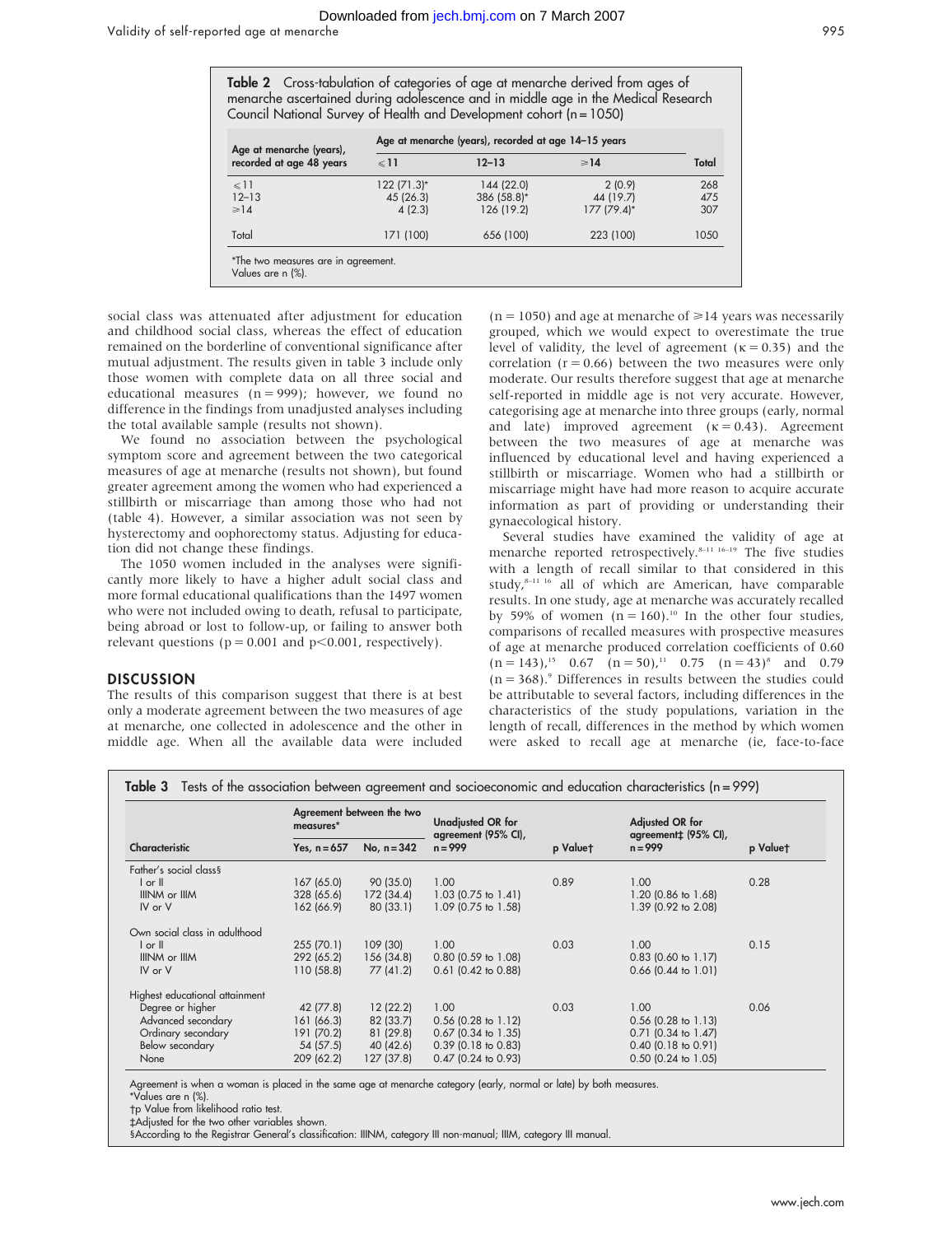|              |  |  | Table 4 Tests of the association between agreement and gynaecological events |  |
|--------------|--|--|------------------------------------------------------------------------------|--|
| $(n = 1050)$ |  |  |                                                                              |  |

|                            |                                   | Agreement between the two measures* | <b>Unadjusted OR for</b> |          |  |
|----------------------------|-----------------------------------|-------------------------------------|--------------------------|----------|--|
| Gynaecological event       | No $(n = 365)$<br>Yes $(n = 685)$ |                                     | agreement<br>(95% CI)    | p Valuet |  |
| Ever had surgery to remove |                                   |                                     |                          |          |  |
| uterus or ovaries          |                                   |                                     |                          |          |  |
| <b>No</b>                  | 529 (66.5)                        | 266 (33.5)                          | 1.00                     | 0.18     |  |
| Yes (age $<$ 48 years)     | 106 (63.5)                        | 61(36.5)                            | $0.89$ (0.62 to 1.26)    |          |  |
| Yes (age $\geq 48$ years)  | 50 (56.8)                         | 38(43.2)                            | $0.65$ (0.42 to 1.03)    |          |  |
| Ever had a stillbirth or   |                                   |                                     |                          |          |  |
| miscarriage                |                                   |                                     |                          |          |  |
| <b>No</b>                  | 476 (63.4)                        | 275 (36.6)                          | 1.00                     | 0.01     |  |
| <b>Yes</b>                 | 165(72.4)                         | 63 (27.6)                           | $1.51$ (1.09 to 2.10)    |          |  |
| Data missing               | 44 (62.0)                         | 27 (38.0)                           |                          |          |  |

-p Value from likelihood ratio test.

interview, postal questionnaire, supervised self-completed questionnaire) and whether the women were asked to recall their age at menarche in years or in years and months.

This study has several limitations as follows:

- 1. Age at menarche of 14–15 years reported during the medical interview was still subject to recall error because it was not collected at the time of the event.
- 2. A group of women had not reached menarche by the time of that interview.
- 3. The question on age at menarche posed in middle age asked women to report their age at menarche in years and hence we could not assess the validity of recall of a more precise timing of menarche (ie, by month and year).
- 4. Only 1050 women of the original female cohort were included in analyses. This sample was more educated and from a higher social class than those with missing data ( $n = 1497$ ). The level of agreement in the general population may therefore be lower than our results suggest, given the need to group women with later ages of menarche together, and because of the association between educational level and accuracy of recall coupled with the over-representation of educated women in our responding sample of women in mid-life.
- 5. Although there was no evidence overall of systematic under-reporting or over-reporting of age at menarche in middle age, it appears from table 1 and basic analyses (results not shown) that women who in adolescence were recorded as having an age at menarche of 9 years are less likely to report an age at menarche in middle age that was in agreement than women who experienced a later age at menarche.
- 6. Women with an age at menarche of 9 or 10 years recorded in adolescence seem more likely to have over-reported age at menarche in middle age than other women. However, our study has insufficient power, because of the small number of women in this study with an age at menarche

# What is already known

• Existing studies suggest that age at menarche recalled in adulthood is valid. However, these studies have several limitations, have not fully assessed the level of agreement and have not considered factors that may predict the accuracy of recall.

of 9 or 10 years, to test whether there are significant differences in levels of either over-reporting or underreporting in middle age by age at menarche.

This study has three important strength as follows.

- 1. We evaluated the validity of age at menarche recalled retrospectively using limits of agreement and k as well as Pearson's correlation coefficient. Most other studies<sup>8 11 16</sup> focus on only correlation coefficients, which are tests of association rather than of agreement.<sup>13</sup> <sup>14</sup>
- 2. We investigated factors that might influence the accuracy of recall of age at menarche, which no previous study has done.
- 3. Our results are likely to be more generalisable than those from other studies because of the larger sample size and the representativeness of the population from which the study sample is drawn. $20$

The level of validity shown in this study throws some doubt on whether it is justifiable to use age at menarche in years self-reported in middle age in research or in a clinical setting to determine a woman's risk profile from which to estimate her risk of associated diseases. We suggest that categorising data will improve validity, although this may still be subject to bias by educational status and having had a stillbirth or miscarriage. When designing questionnaires that ask participants to recall the timing of events, researchers and clinicians should consider using methods (eg, comparison with peers) that may elicit more accurate responses than are gained by asking one simple question about timing.

We had expected that age at menarche, an event usually of some importance for women, would be accurately remembered. As it is not, our findings have wider implications for the validity of other measures in earlier life recalled retrospectively many years later.

# What this paper adds

- Age at menarche recalled in middle age is only moderately valid and should be used with caution.
- Validity is improved by categorising age at menarche, but the measure is still subject to biases, as the accuracy of recall is influenced independently by educational attainment and experience of stillbirth and miscarriage.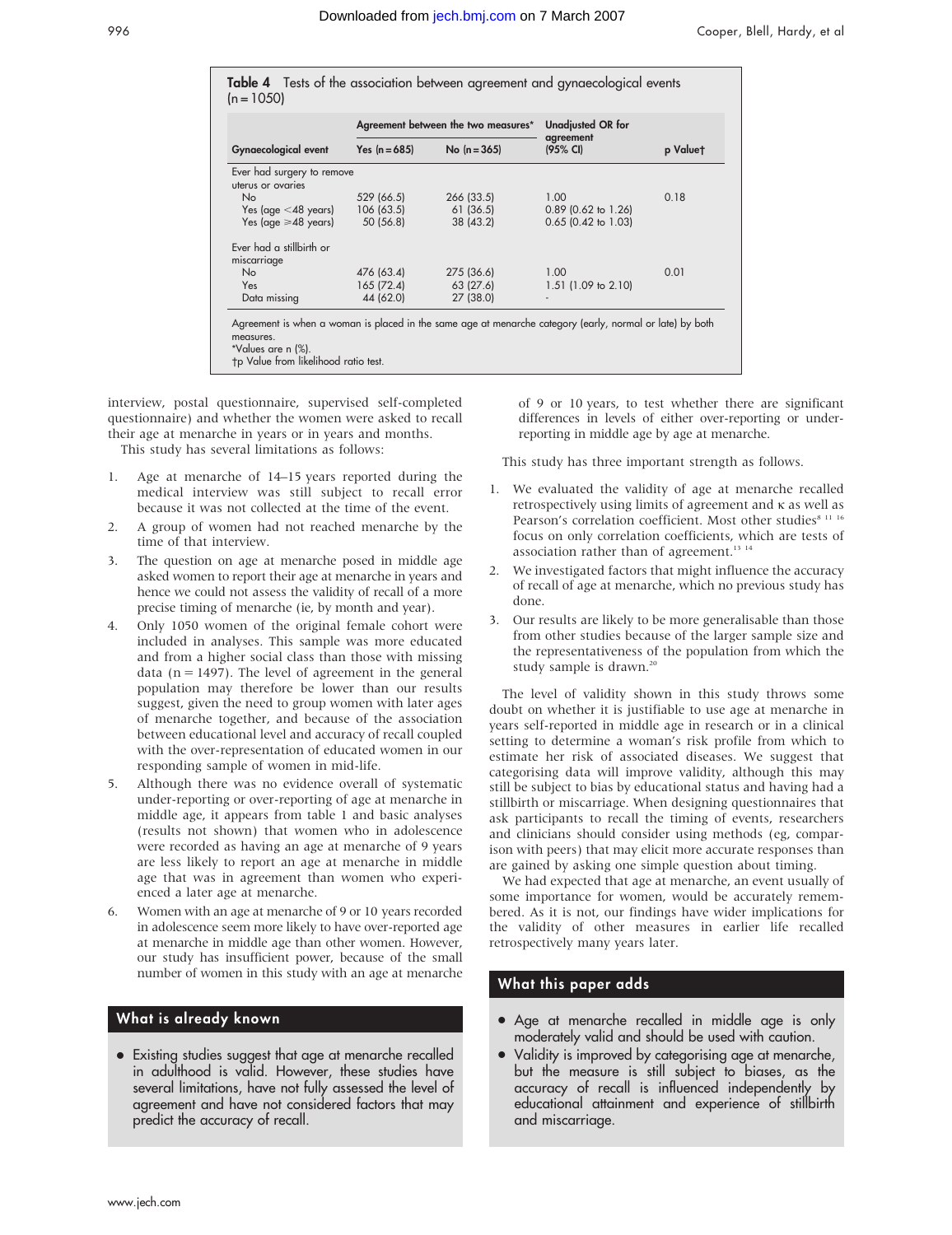Downloaded from [jech.bmj.com](http://jech.bmj.com) on 7 March 2007

Validity of self-reported age at menarche 997

### ACKNOWLEDGEMENTS

We thank Suzie Butterworth for preparing the dataset.

#### Authors' affiliations .....................

R Cooper, R Hardy, S Black, M E J Wadsworth, D Kuh, MRC National Survey of Health and Development, Department of Epidemiology and Public Health, University College London, London, UK

M Blell, T M Pollard, Department of Anthropology, University of Durham, Durham, UK

M S Pearce, Paediatric and Lifecourse Epidemiology Research Group, School of Clinical Medical Sciences, University of Newcastle upon Tyne, Newcastle upon Tyne, UK

Funding: The MRC National Survey of Health and Development is funded by the Medical Research Council. RC is supported by a Medical Research Council research studentship. MB is funded by a Durham University Doctoral Fellowship. RH, SB, MEJW and DK are funded by the Medical Research Council. MSP is funded by the Minnie Henderson Trust Fund.

Competing interests: None.

The views expressed in the paper are those of the authors and not necessarily those of any funding body.

Contributors: DK and MSP conceived the idea for the study. RC and MB planned and carried out the analyses with supervision from RH, DK, SB, TMP and MSP. RC with input from MB drafted the paper. All authors commented on the draft and contributed to the final version.

Ethical approval: Relevant ethics committee approval was obtained for this study.

#### **REFERENCES**

- 1 dos Santos Silva I, De Stavola BL, Mann V, et al. Prenatal factors, childhood
- growth trajectories and age at menarche. I*nt J Epidemiol* 2002;**31**:405–12.<br>2 **Adair LS**. Size at birth predicts age at menarche. *Pediatrics* 2001;1**07**:e59.<br>3 **Potischman N**, Troisi R, Vatten L. A life course approach t
- epidemiology. In: Kuh D, Ben-Shlomo Y, eds. A life course approach to

chronic disease epidemiology. Oxford: Oxford University Press, 2004:260–80.

- 4 Purdie DM, Green AC. Epidemiology of endometrial cancer. Best Pract Res Clin Obstet Gynaecol 2001;15:341–54.
- 5 Herva A, Jokelainen J, Pouta A, et al. Age at menarche and depression at the age of 31 years: findings from the Northern Finland 1966 birth cohort study. J Psychosom Res 2004;57:359–62.
- 6 Karlson EW, Mandl LA, Hankinson SE, et al. Do breast-feeding and other reproductive factors influence future risk of rheumatoid arthritis? Results from the Nurses' Health Study. Arthritis Rheum 2004;50:3458–67.
- 7 Kuh D, Ben-Shlomo Y, eds. A life course approach to chronic disease epidemiology, 2nd edn. Oxford: Oxford University Press, 2004.
- 8 Livson N, McNeill D. The accuracy of recalled age of menarche. Hum Biol 1962;34:218–21.
- 9 Must A, Phillips SM, Naumova EN, et al. Recall of early menstrual history and menarcheal body size: after 30 years, how well do women remember? Am J Epidemiol 2002;155:672–9.
- 10 Bean JA, Leeper JD, Wallace RB, et al. Variations in the reporting of menstrual histories. Am J Epidemiol 1979;109:181-5.
- 11 Casey VA, Dwyer JT, Coleman KA, et al. Accuracy of recall by middle-aged participants in a longitudinal study of their body size and indices of maturation earlier in life. Ann Hum Biol 1991;18:155–66.
- 12 Wadsworth MEJ, Kuh DJL. Childhood influences on adult health: a review of recent work from the British 1946 National Birth Cohort Study, the MRC National Survey of Health and Development. Paediatr Perinat Epidemiol 1997;11:2–20.
- 13 Kuh D, Hardy R, Rodgers B, et al. Lifetime risk factors for women's
- psychological distress in midlite. *Soc Sci Med* 2002;**55**:1957–73.<br>14 **Bland JM**, Altman DG. Statistical methods for assessing agreement between two methods of clinical measurement. Lancet 1986;1:307–10.
- 15 Altman DG. Practical statistics for medical research, 1st edn. London: Chapman & Hall, 1991.
- 16 Damon A, Bajema CJ. Age at menarche: accuracy of recall after thirty-nine years. Hum Biol 1974;46:381–4.
- 17 Bergsten-Brucefors A. A note on the accuracy of recalled age at menarche. Ann Hum Biol 1976;3:71–3.
- 18 Koo MM, Rohan TE. Accuracy of short-term recall of age at menarche. Ann Hum Biol 1997;24:61–4.
- 19 Koprowski C, Coates RJ, Bernstein L. Ability of young women to recall past body size and age at menarche. Obes Res 2001;9:478–85.
- 20 Wadsworth MEJ, Mann SL, Kuh DJL, et al. Loss and representativeness in a 43 ear follow up of a national birth cohort. J Epidemiol Community Health  $1992:46:300-4$